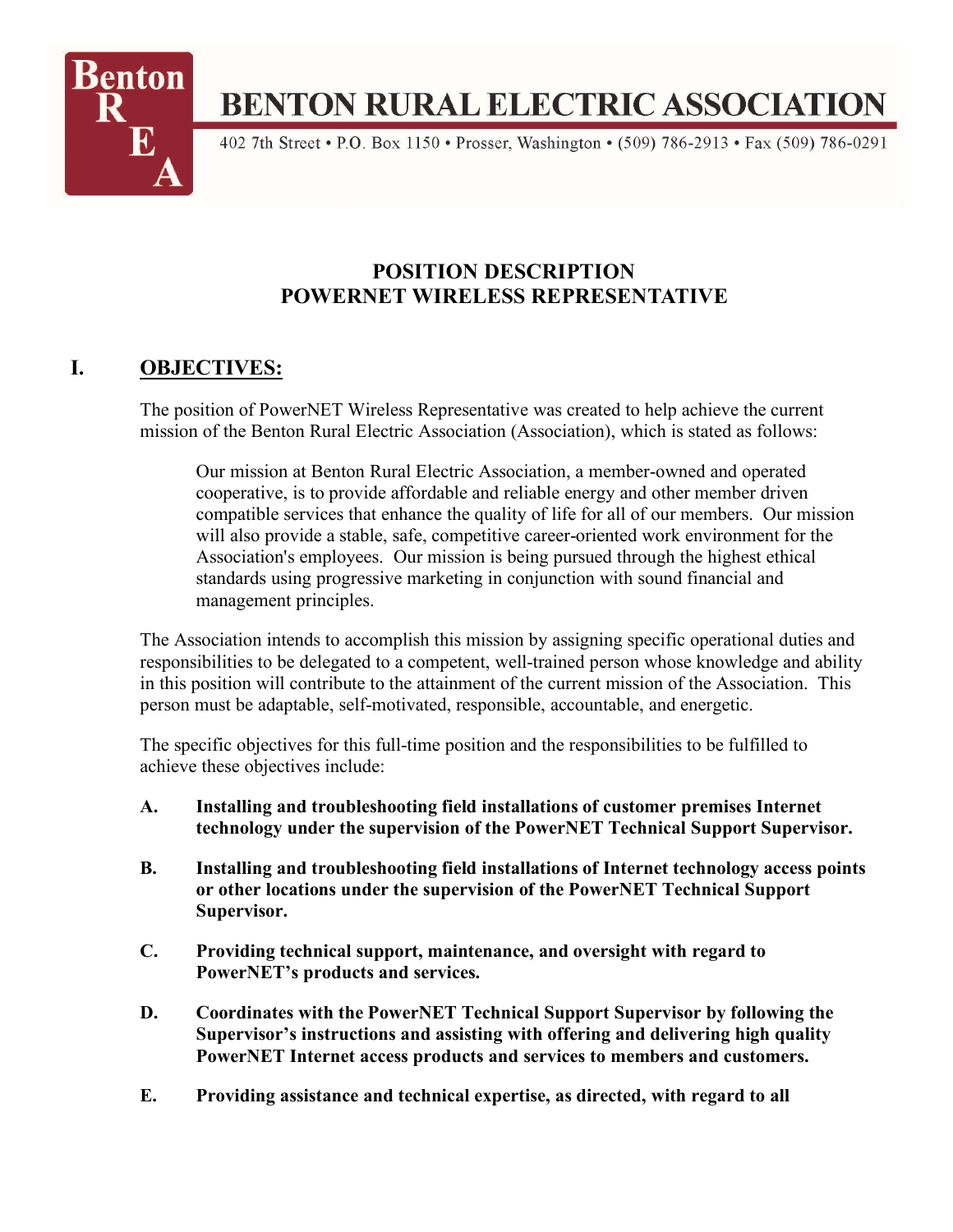**programs, services, and/or business lines implemented by the Association and offered to members, customers, and interested parties requesting program or services information.**

- **F. Providing "after-hours assistance" to program participants as directed or required.**
- **G. Maintaining a positive work environment, and exhibiting cooperative behavior.**
- **H. Coordinating with PowerNET Technical Support Supervisor to perform Marketing/Advertising tasks.**
- **I. Performing other functions when qualified and assigned.**

#### **II. RELATIONSHIPS:**

A. Reports to: PowerNET Technical Support Supervisor

Responsible for keeping the PowerNET Technical Support Supervisor informed concerning work in progress and work completed. The PowerNET Wireless Representative shall consult with the PowerNET Technical Support Supervisor concerning any problems that might hinder the efficient completion of the duties and responsibilities of the PowerNET Wireless Representative. In the event that the PowerNET Technical Support Supervisor is absent from work, the PowerNET Wireless Representative will report to the Information Technology Manager.

- B. Cooperates and coordinates with:
	- 1. Internal:
		- a) PowerNET Technical Support Representative(s): with respect to coordination and assistance with regard to Association programs, services, business division functions, and any other Information Technology Department activities, and to provide continuity and backup for one another on specific projects and in general.
		- b) Assistant IT Manager as needed, and when the Information Technology Manager is absent from work.
		- c) Other departments with regard to providing technical expertise and assistance for information processing, computer systems, electronic communications, and other technological issues as directed.
		- d) Other employees Coordinates and cooperates with other employees and other departments in order to encourage good working relationships and to develop and promote a team spirit and to provide quality assistance to all fellow employees with the intent of achieving the objectives of the Association. Also cooperates with other departments to ensure smooth operations, and to establish high morale and pleasant working conditions
	- 2. External: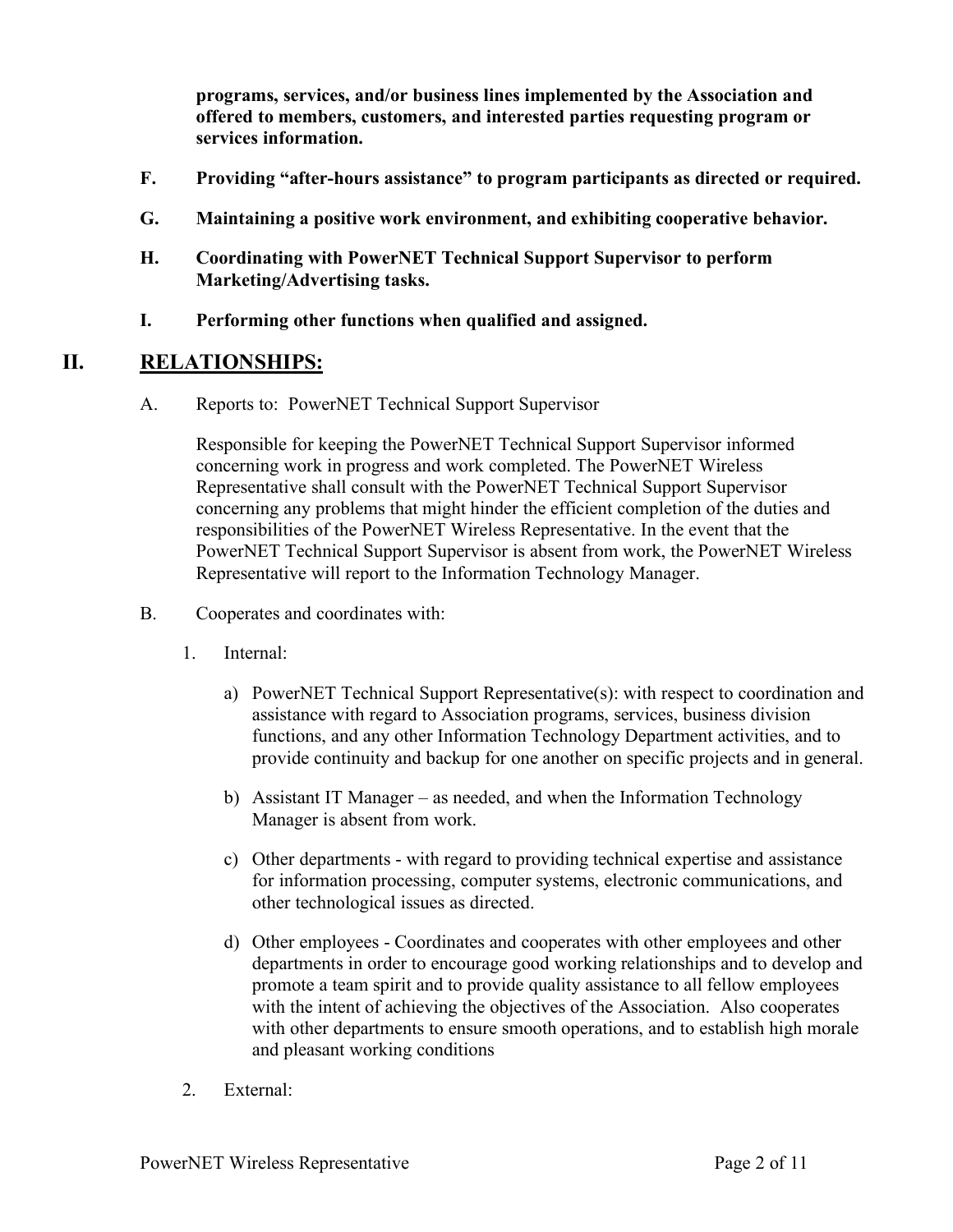- a) Membership/Customers: with regard to answering questions and providing instructions and explanations with regard to technical issues, with the intent of providing superior quality service and assisting with the maintenance of sound member and customer relations. Resolves member and customer service complaints involving service issues and concerns. Refers those complaints to the PowerNET Technical Support Supervisor (or the Information Technology Manager in the absence of the PowerNET Technical Support Supervisor) which are not resolved at the PowerNET Wireless Representative level. Follows up to ensure that member and customer complaints have been resolved.
- b) General Public: maintains friendly, cooperative relationships with the general public in the performance of the duties of the PowerNET Wireless Representative.

# **III. RESPONSIBILITIES:**

To fulfill the objectives of this position, the employee so designated shall be expected to perform any or all of the following duties or responsibilities:

- A. Installing and troubleshooting field installations of customer premises Internet technology under the supervision of the PowerNET Technical Support Supervisor.
	- 1. Maintains level of expertise required for implementation of Association sponsored Internet technologies including attending classes and training sessions as necessary.
	- 2. Maintains the expertise to operate all job-related equipment in a safe fashion, including but not limited to telephones, computer systems, drills, ladders, bucket trucks and cabling. This includes correctly using all proper safety equipment and complying with all safety rules, regulations, and procedures.
	- 3. Maintains an accurate inventory of equipment necessary for customer installs and coordinates with the PowerNET Technical Support Supervisor for ordering any hardware needed.
	- 4. Maintaining an organized schedule of appointments and showing up on time for all appointments.
	- 5. Performs feasibility analysis of installations at customer premises. This includes performing wireless signal strength testing and documenting any special requirements and customer needs.
	- 6. Installs and removes customer premise service equipment, at locations which may be thirty feet or more in height, during various outside weather conditions, for Internet and/or other communications technology in accordance with PowerNET standards and with regard to respecting customer requests.
	- 7. Configures customer Personal Computers or Internet gateways to allow customer access to the Internet through PowerNET.
	- 8. Provides daily reports with accurate and detailed information on installations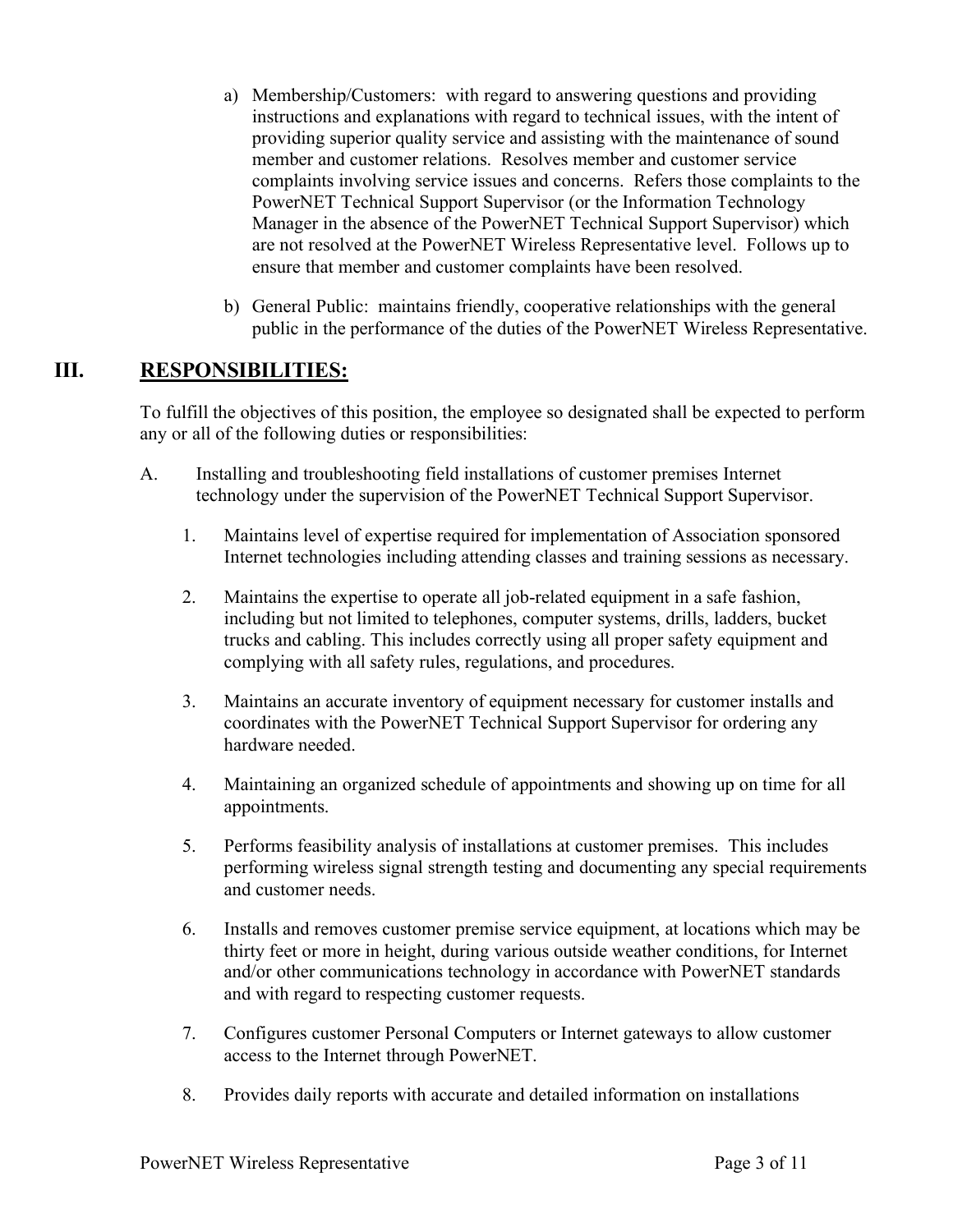performed, which are to include photographs and other necessary documentation.

- 9. Maintains all paperwork necessary to accommodate Benton REA's billing process and to insure that PowerNET subscribers are provided with accurate and timely invoices for services rendered.
- 10. Informs the Technical Support Supervisor with regard to any installation that involves connecting the Internet to an internal customer network of any kind.
- 11. Informs the Technical Support Supervisor with regard to any potential key account customer prospects.
- 12. Obtains any certifications required to install PowerNET Internet technology, as directed.
- B. Installing and troubleshooting field installations of Internet technology access points or other locations under the supervision of the PowerNET Technical Support Supervisor.
	- 1. Maintains level of expertise required for implementation of Association sponsored Internet technologies including attending classes and training sessions as necessary.
	- 2. Maintains the expertise to operate all job-related equipment in a safe fashion, including but not limited to telephones, computer systems, drills, ladders, bucket trucks, and cabling. This includes correctly using all proper safety equipment and complying with all safety rules, regulations, and procedures.
	- 3. Maintains an accurate inventory of access point and backbone equipment and coordinates with the PowerNET Technical Support Supervisor for ordering any hardware needed.
	- 4. Maintaining an organized schedule of appointments and showing up on time for all appointments.
	- 5. Installs, removes, and performs maintenance with regard to hardware and software, at locations which may be thirty feet or more in height, during various outside weather conditions, for Internet and/or other communications technology access points or other locations, in accordance with PowerNET standards, as directed.
	- 6. Provides daily reports with accurate and detailed information on installations performed which are to include photographs and other necessary documentation.
	- 7. Constructing Access Point (AP) sites from a bare pole, rooftop, or other structures, including installing weatherproof boxes, design of PoE/switching/ups equipment, as well as mounting bracket construction for AP and backbone radios and antennae.
	- 8. Maintains expertise in utilizing all tools necessary to perform the tasks listed in this section.
	- 9. Maintains detailed photos of AP sites including radios, antennas, equipment boxes and panoramic views from antenna height.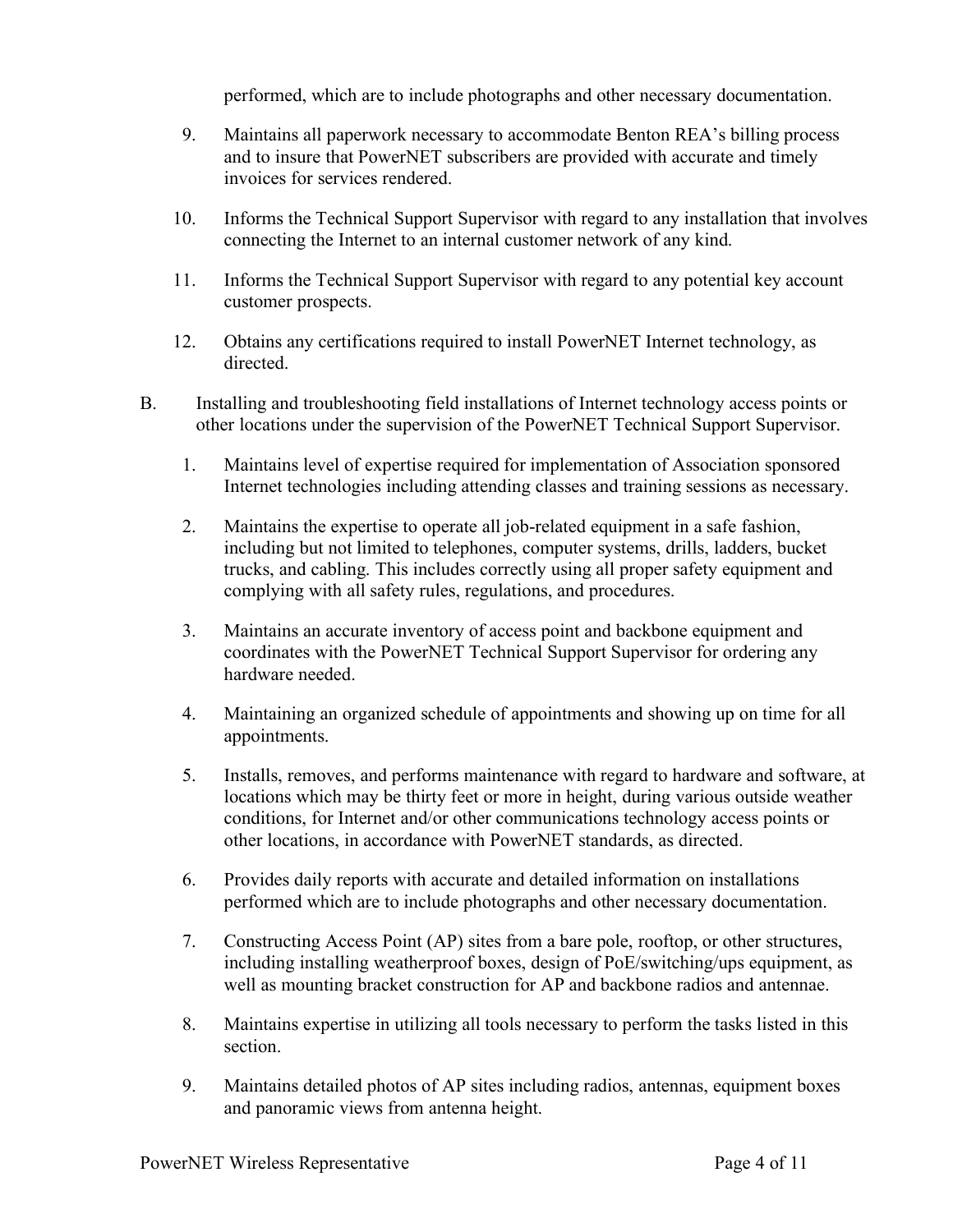- 10. Maintains Google Map files containing equipment details and location.
- 11. Responds after hours to outages that are affecting one or more access points. This may include responding to remote locations in person after hours to replace equipment.
- C. Providing technical support, maintenance, and oversight with regard to PowerNET's products and services.
	- 1. Maintains the necessary skills to support existing PowerNET Internet access customers and troubleshoot problems as they occur.
	- 2. Under the direction of the PowerNET Technical Support Supervisor and the Information Technology Manager, provides any other Internet related services that are offered through the Association.
	- 3. Implements all programs and services pursuant to Association policy and procedures and completes all necessary paperwork, record keeping, and program services projects accurately and in a timely fashion.
- D. Coordinates with the PowerNET Technical Support Supervisor by following the Supervisor's instructions and assisting with offering and delivering high quality PowerNET Internet access products and services to members and customers.
	- 1. Coordinates with, takes directions from, follows the instructions issued by, and reports to, the PowerNET Technical Support Supervisor.
	- 2. Receives on-going training from the PowerNET Technical Support Supervisor and remains up-to-date on current materials, information, and issues associated with Internet, computer, and communications technologies that are related to providing PowerNET products and services.
	- 3. Assist with scheduling appointments, for providing PowerNET services, for self and other technicians.
	- 4. Maintains a spirit of cooperation and collaboration between the Information Technology Department and the Billing Department.
- E. Providing assistance and technical expertise, as directed, with regard to all programs, services, and/or business lines implemented by the Association and offered to members, customers, and interested parties requesting program or services information.
	- 1. Assists with annual and special membership and other meetings and is responsible for any program, service, or business line displays, as requested.
	- 2. Responds to PowerNET and other program services concerns by providing customer support over the telephone and in person in order to respond to questions and to provide information in a courteous, professional, and timely manner.
	- 3. Evaluates member and customer satisfaction by assisting with the Association's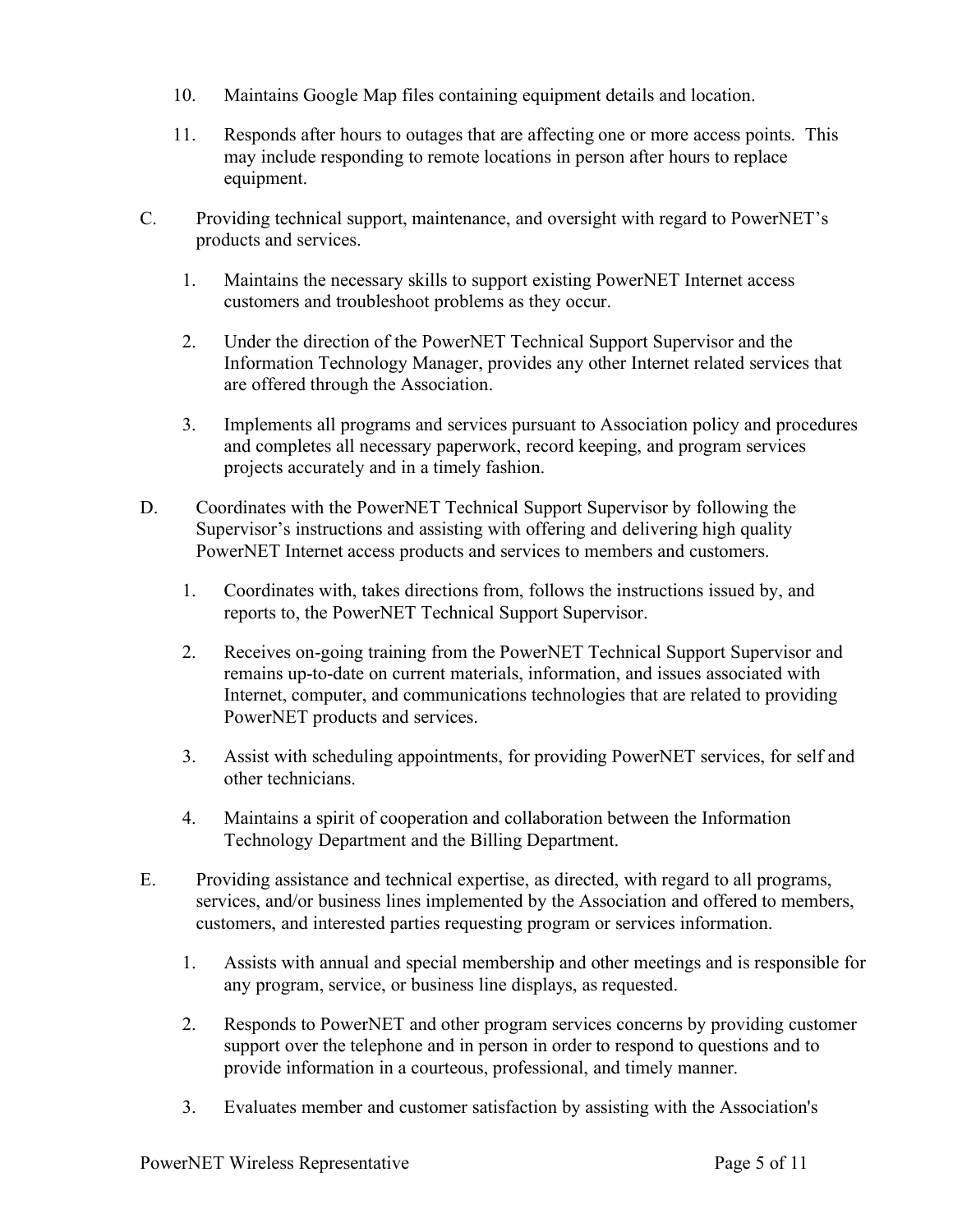efforts on member and customer contact follow-up, as directed.

- 4. Ensures that PowerNET customers are directed to the appropriate PowerNET resource when the PowerNET Technical Support Representative(s) is/are unable to solve the problem, such as with commercial accounts and services and with web page services.
- 5. Is responsible for initial personal computer setup and authorization for PowerNET accounts, account setup, account activations, account terminations, PowerNET subscriber training, and assignment of passwords and e-mail addresses, and distribution of PowerNET packets and required hardware additions to participant's computer equipment.
- 6. Responds courteously to member and customer requests in a timely manner by utilizing available options and resources and by following up to ensure member satisfaction.
- 7. Is able to operate all job-related equipment, including but not limited to telephones, computer systems, databases and/or other programs.
- F. Providing "after-hours assistance" to program participants as directed or required.
	- 1. Coordinates with the other members of the PowerNET team as needed after-hours in order to respond to PowerNET emergencies (such as equipment and/or telecommunications circuit failures) by utilizing Association provided cellular telephones as requested, or directed. May be asked to call PowerNET subscribers at their premises to solve computer or Internet connectivity problems.
	- 2. Coordinates, as requested, with the other members of the Information Technology Department team in order to provide after-hour technical assistance via cellular telephone to Association employees, members, or customers as requested, or directed, through after-hours dispatch. Provides direct assistance to Association program participants at the premises of the participant, or dispatches qualified technical assistance, as authorized.
- G. Maintaining a positive work environment, and exhibiting cooperative behavior.
	- 1. Maintains a friendly attitude and willingness to work with other employees and associates.
	- 2. Creates a high standard of morale among employees by encouraging team spirit and enthusiasm within and among the Association's personnel and between the Association's departments.
	- 3. Is willing to help out in areas where qualified and requested.
	- 4. Brings potential problems to the attention of the PowerNET Technical Support Supervisor as soon as possible.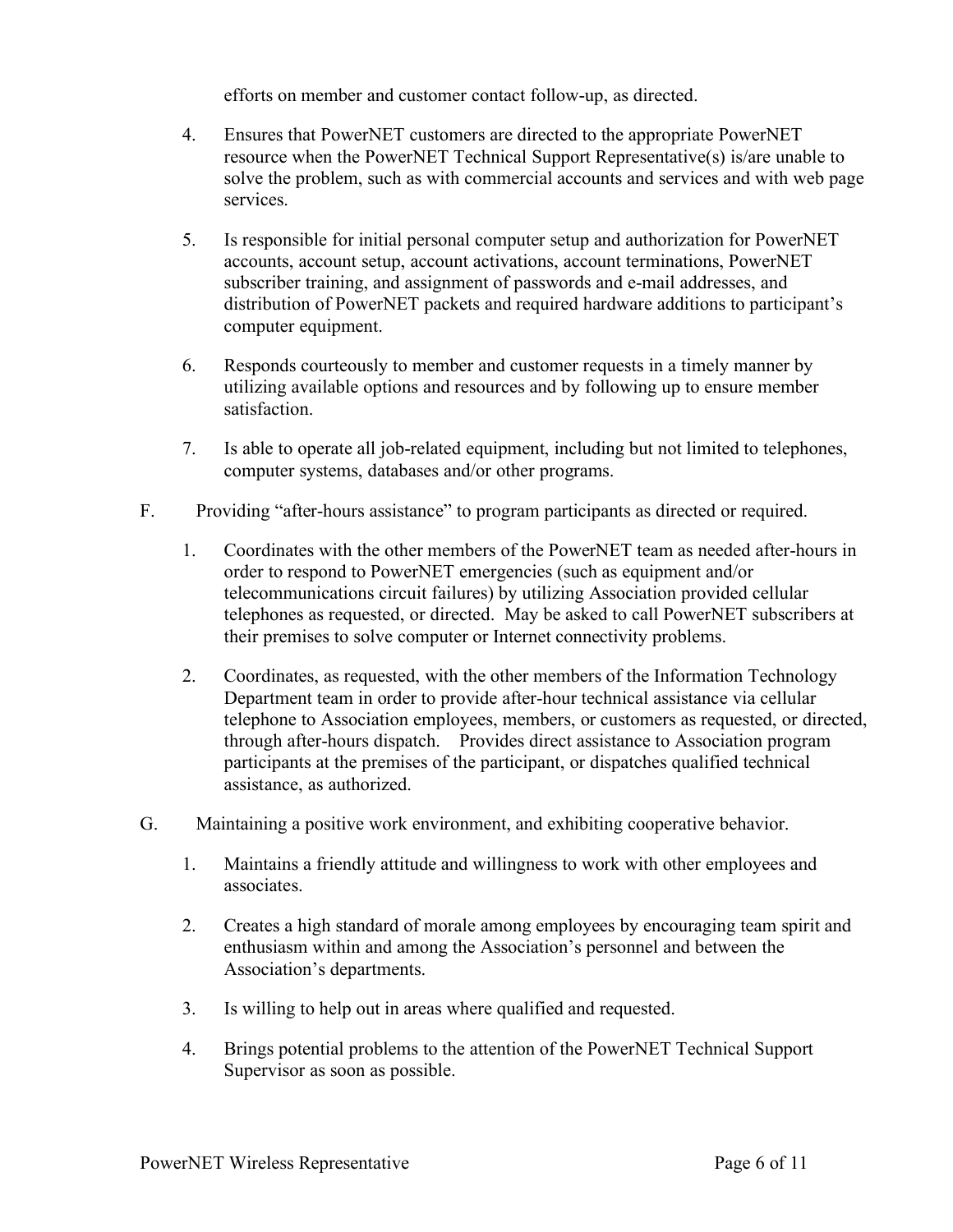- H. Coordinating with PowerNET Technical Support Supervisor to perform Marketing/Advertising tasks.
	- 1. Placing door hangers at residences in the vicinity of customer installs, troubleshoots and performs successful signal tests should it be apparent that we can provide prospective PowerNET subscribers with internet service.
	- 2. Calling current or potential customers at the direction of the PowerNET Technical Support Supervisor to recommend new or additional PowerNET services.
	- 3. Calling to follow up with potential PowerNET subscribers that did not follow through with signing up to use PowerNET's Internet access service after a successful wireless Internet access signal test was completed for them by PowerNET personnel.
- I. Performing other functions when qualified and assigned.
	- 1. Investigates complaints received from members or customers of the Association by coordinating with the PowerNET Technical Support Supervisor and by following up in a timely manner in order to satisfy the member or customer.
	- 2. Promotes a safe work environment by:
		- a) Observing safety rules and regulations adopted by the Association, and encouraging others to do the same.
		- b) Maintaining familiarity with traffic laws and by using safe driving habits.
	- 3. Completes all projects and assignments in a timely manner based on designated schedules and priorities.
	- 4. Willing to attend classes and training sessions, and willing to obtain certifications based on skill level, as requested.
	- 5. Performs other functions as needed in order to accomplish the objectives set forth in this job description.

## **IV. AUTHORITIES AND ACCOUNTABILITY:**

The PowerNET Wireless Representative shall have full authority to carry out the duties and responsibilities of this position in conformity with established policies and procedures and shall utilize time in such a way as to fulfill the objectives of this position and the organization.

The employee is encouraged to use initiative and judgment in making decisions, remembering that the Association's best interest can be affected by all actions. The employee should feel free to make suggestions for the improvement of operations and efficiency.

The employee shall secure the approval of the Technical Support Supervisor in making decisions when policies are not clear and further explanation is needed.

Any software, "scripts", web pages, or other work products developed during compensated work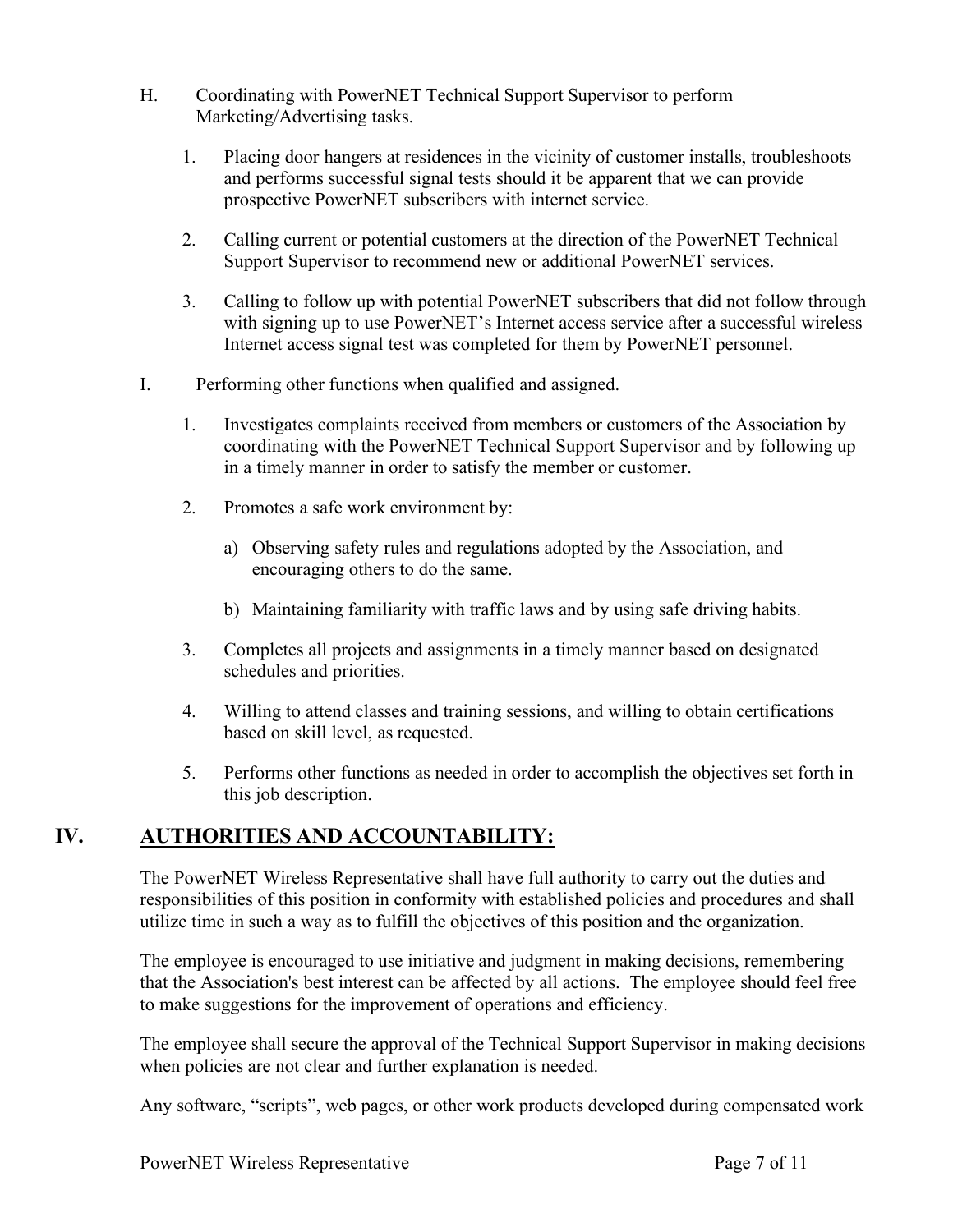hours while employed with Benton REA are the property of Benton REA, and it is agreed that Benton REA shall retain complete and undisputed ownership rights to such work products.

Nothing contained above should be construed to be a guarantee of or assurance of employment. Employees are expected to meet the standards of work performance and to perform their jobs competently, to maintain satisfactory interpersonal relations with co-workers as well as supervisors, and to conduct themselves appropriately in the work place. Failure to meet these standards in the judgment of management may result in discipline, including discharge. Disputes resulting from implementation of this position description are subject to the provisions described in the most recent version of Association's General Policy No. 614 - Dispute Resolution Procedure Non-Bargaining Unit.

Because of the competitive nature of the Association programs, services, and business lines that are developed and implemented after significant amounts of effort and resources are invested by the Association, it is necessary for all Association employees that are involved with PowerNET products or services to sign a non-compete and/or confidentiality agreement with the Association. Signing a non-compete and/or confidentiality agreement with the Association is a condition of employment with regard to the position of PowerNET Wireless Representative.

This job description in no way implies a contract of employment between the employee and the employer. The employee recognizes that they are an employee at will.

| <b>ACCEPTED BY:</b> |                                          | <b>DATE</b> |
|---------------------|------------------------------------------|-------------|
|                     | Employee                                 |             |
| <b>APPROVED BY:</b> |                                          | <b>DATE</b> |
|                     | Supervisor                               |             |
| <b>REVIEWED BY:</b> |                                          | <b>DATE</b> |
|                     | General Manager/Executive Vice President |             |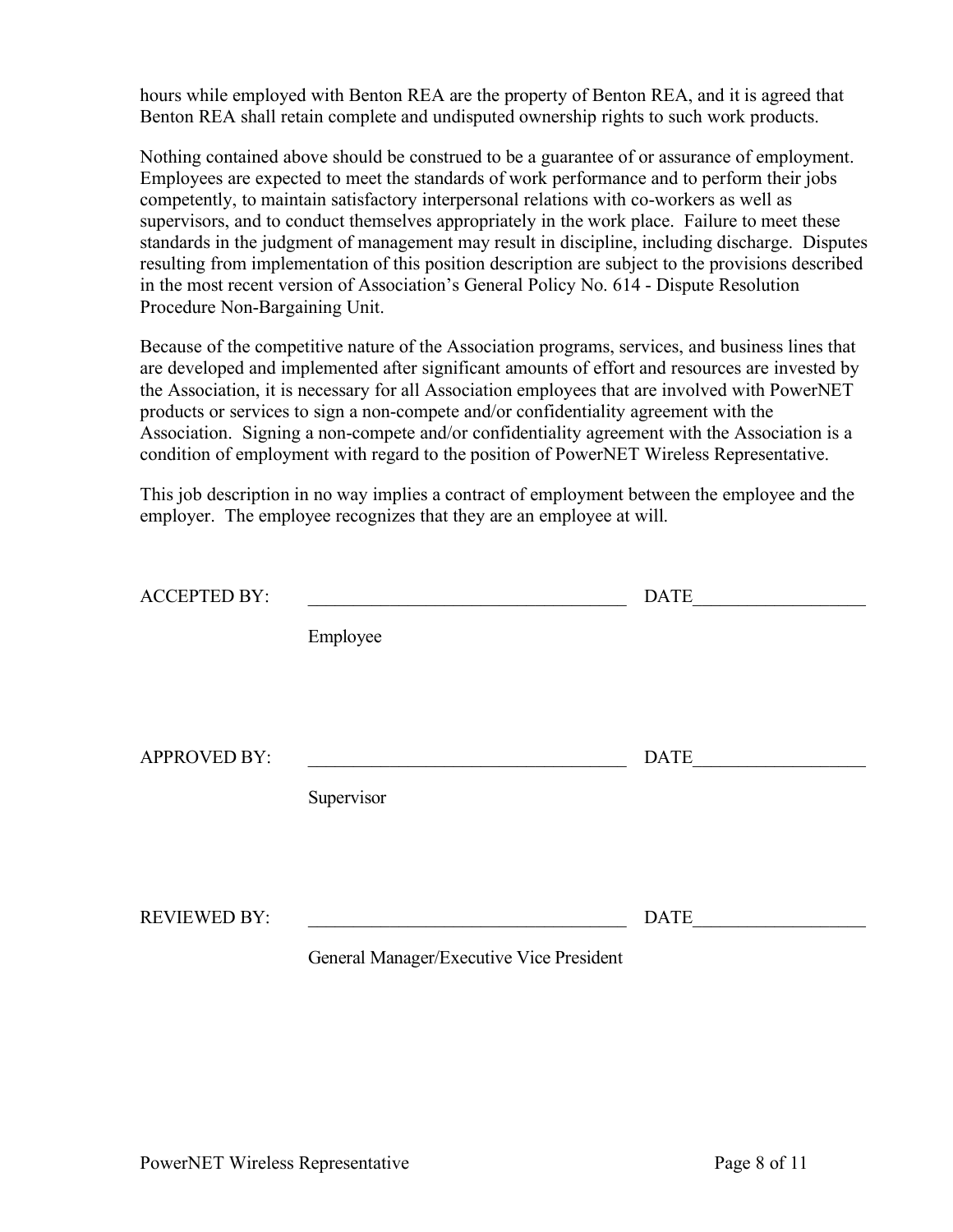#### **MINIMUM JOB QUALIFICATIONS**

#### **PowerNET Wireless Representative**

## **I. REQUIRED SKILLS:**

- A. Education Requirements A high school diploma or graduate equivalency diploma (GED) is required. Proficiency with personal computers, word processing, and spreadsheets, is required.
- B. Experience with Microsoft Windows software is required
- C. Providing friendly and courteous assistance to individuals with a high level of computerrelated anxiety is required. Must be able to communicate effectively with non-technical individuals. Must be very motivated and able to work in a team-oriented environment with assigned responsibilities, and be able to complete all assigned goals and objectives in an accurate and timely manner while following up with customers or fellow employees to insure high-quality service.
- D. Must have and maintain a valid Washington State Driver's License. If a valid Washington State Driver's License has not been obtained, then it must be acquired in a reasonable amount of time as specified by the Association. This item is required.
- E. The ability to speak, read, write and communicate the English language fluently as well as prepare letters, documents, articles for publication, etc., is required.
- F. The ability to work independently with a minimum level of supervision is required.
- G. Proficiency in accessing the Internet and troubleshooting basic hardware and software configuration problems is required.
- H. Experience diagnosing and solving basic network problems, and personal computer hardware and software problems, is required.
- I. Experience with identifying and eliminating computer viruses is required.
- J. Physical Requirements (Sufficient dexterity to perform the tasks as listed in the job description.
	- 1. Physical Skills Level B (Noticeable) Some physical skill is required. Certain coordinated finger, limb, or body movements must be performed in the course of regular work routines. These can usually be learned on the Job over a relatively short period of time.
	- 2. Physical Effort Level 2 (Light) Job requires light physical effort as a part of regular work routine, such as frequent standing and walking, frequent lifting, guiding and/or carrying of light-weight materials or equipment; occasional periods of sustained effort.
	- 3. Sufficient dexterity to perform the tasks listed in the job description for this position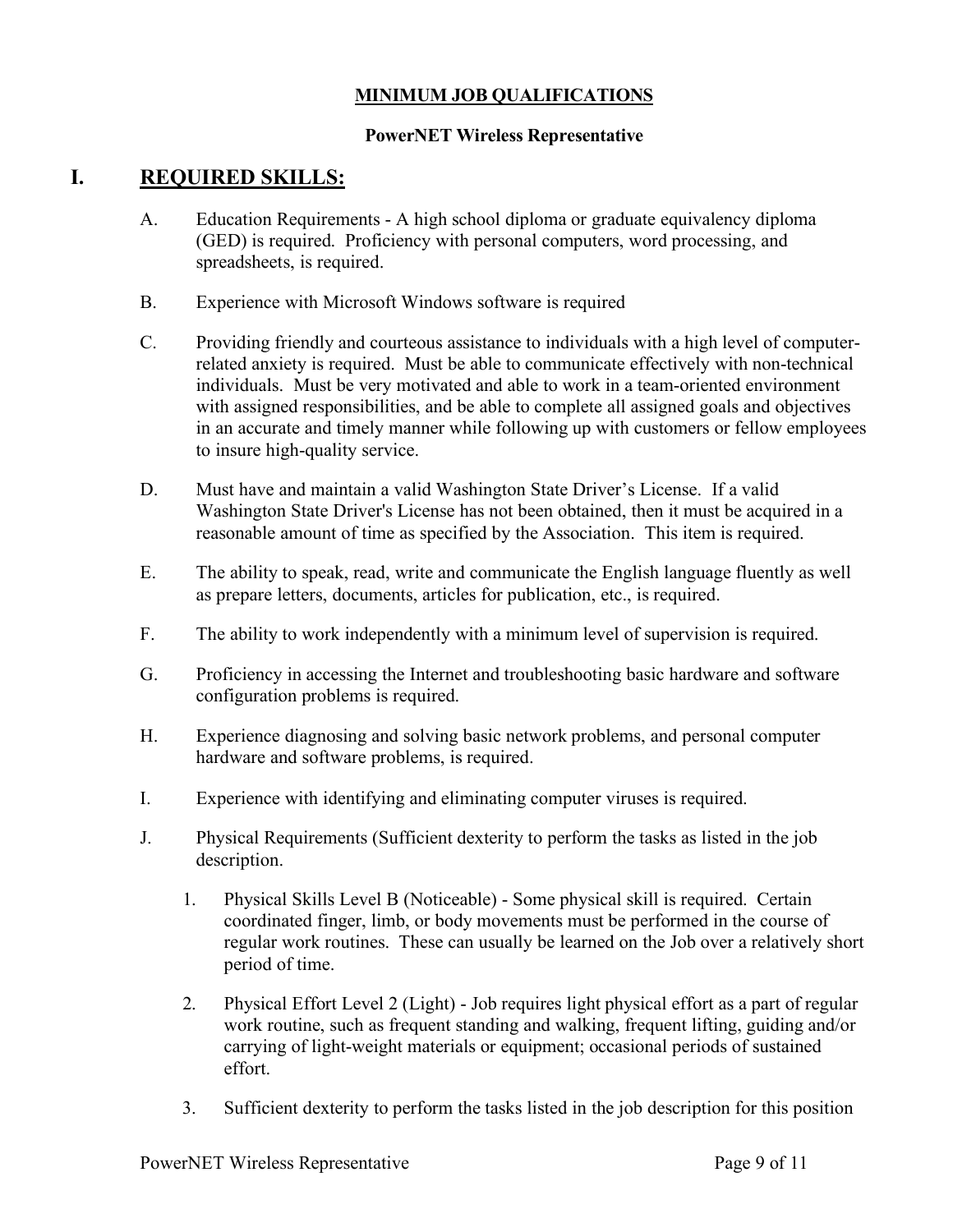is required.

- 4. Talking in person and cellular telephones required.
- 5. Listening in person and cellular telephones required. Must be able to respond when being notified by text messaging or other alerting system.
- 6. Adequate near, and far, vision (driving) required.
- 7. Adequate depth perception (driving) required.
- 8. Adequate color Vision (color coded wires) required.
- 9. Handling, fingering, working with hand tools. This item is required.
- 10. Lift, carry, pull, and push items in excess of 50 pounds. This item is required.
- 11. Some travel may be required. May be asked to take occasional trips out of the Benton REA service area in order to attend training classes and seminars. These trips may require driving a vehicle that is provided by the Association.
- 12. The ability to operate a motor vehicle with a manual transmission is required.
- 13. The dexterity to operate computer equipment required.
- 14. The physical ability to remain seated for long periods of time (approximately 2-3 hours) while working at a desk is required.
- 15. The physical ability to crawl, climb and balance on structures under construction is required.
- 16. The physical ability to access attics and crawl space areas on new and existing structures is required.

## **II. PREFERRED SKILLS:**

- A. Proficiency in answering billing questions in person or over the telephone quickly and efficiently is preferred.
- B. Some clerical experience preferred.
- C. Experience with transfer, paging, and voice mail on a Toshiba phone system is preferred.
- D. Experience with Microsoft Access, Windows Live Mail, Outlook, Chrome, Firefox, and Internet Explorer is preferred.
- E. Fluent in speaking the Spanish language is preferred.
- F. Experience working with Linux, Apple and Android devices is preferred.